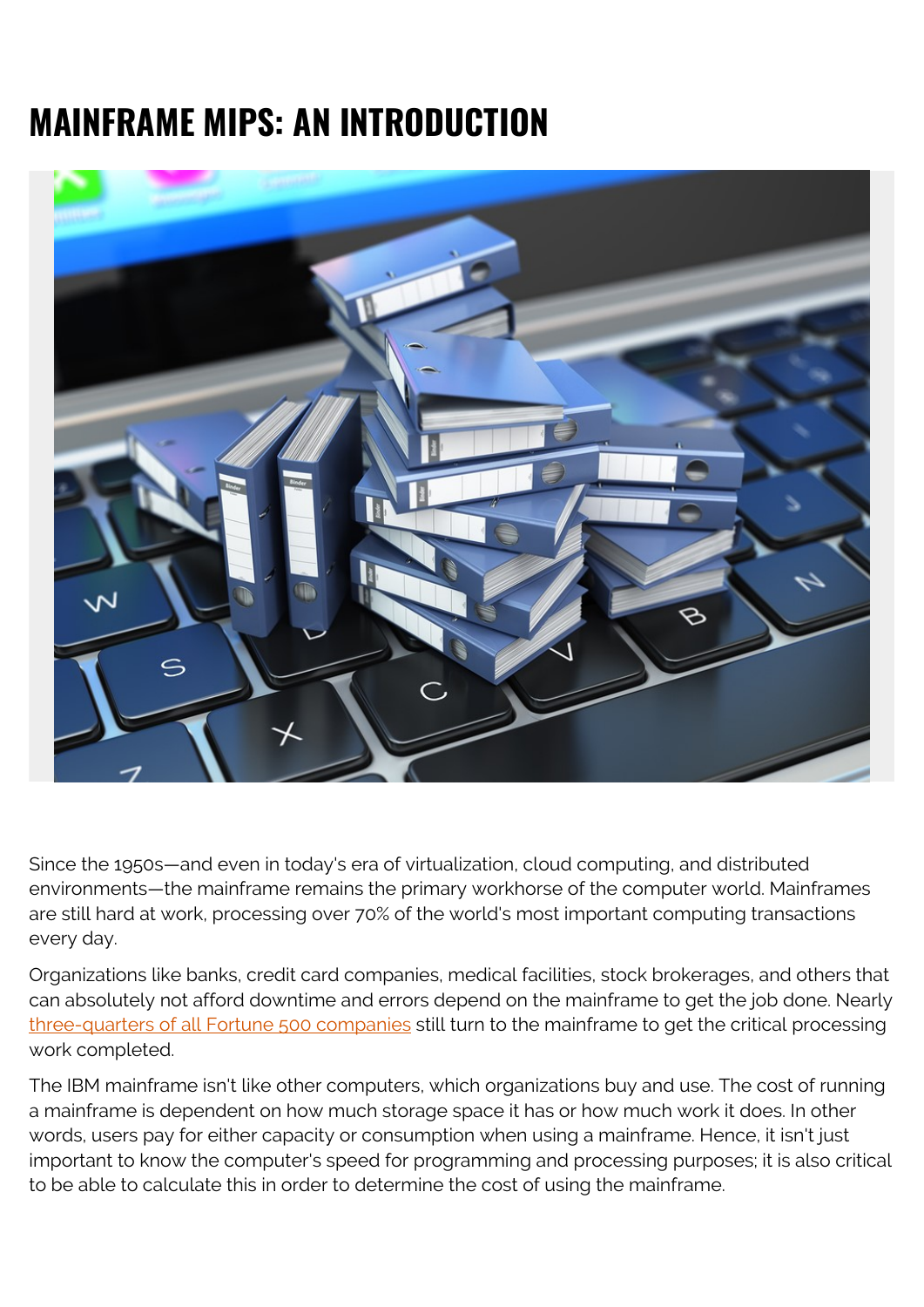## **What is Mainframe MIPS?**



The complexity of a workload, along with other factors, can make a difference in MIPS measurements. Hence, programmers had to abandon this method of measuring mainframe performance and opt for a software tool called a Monitor.

From the early days, programmers and administrators used Mainframe MIPS [to determine the speed](http://searchdatacenter.techtarget.com/definition/MIPS) [and performance](http://searchdatacenter.techtarget.com/definition/MIPS) of a mainframe. MIPS is an acronym for Millions of Instructions Per Second. As the name implies, it stands for the number (in millions) of instructions that a particular mainframe can process in a second of operating time.

## **Mainframe MIPS is not an accurate measurement of performance**

As it happens, MIPS is not an accurate way to measure the speed of a computer at all. First of all, the different mainframe models (for example a z10 versus a z13) do not do work consistently. For example, the amount of work done by the z10 in a given second is not comparable to that done by the z13 in the same length of time. Secondly, there is a significant difference in more complex operations as opposed to simple ones. It takes longer to process a million complicated instructions than it does to process a million simple ones.

A [number of factors](https://web.archive.org/web/2019*/https://www.ibmsystemsmag.com/mainframe/tipstechniques/systemsmanagement/Don-t-Be-Misled-By-MIPS/) can affect the MIPS measurement: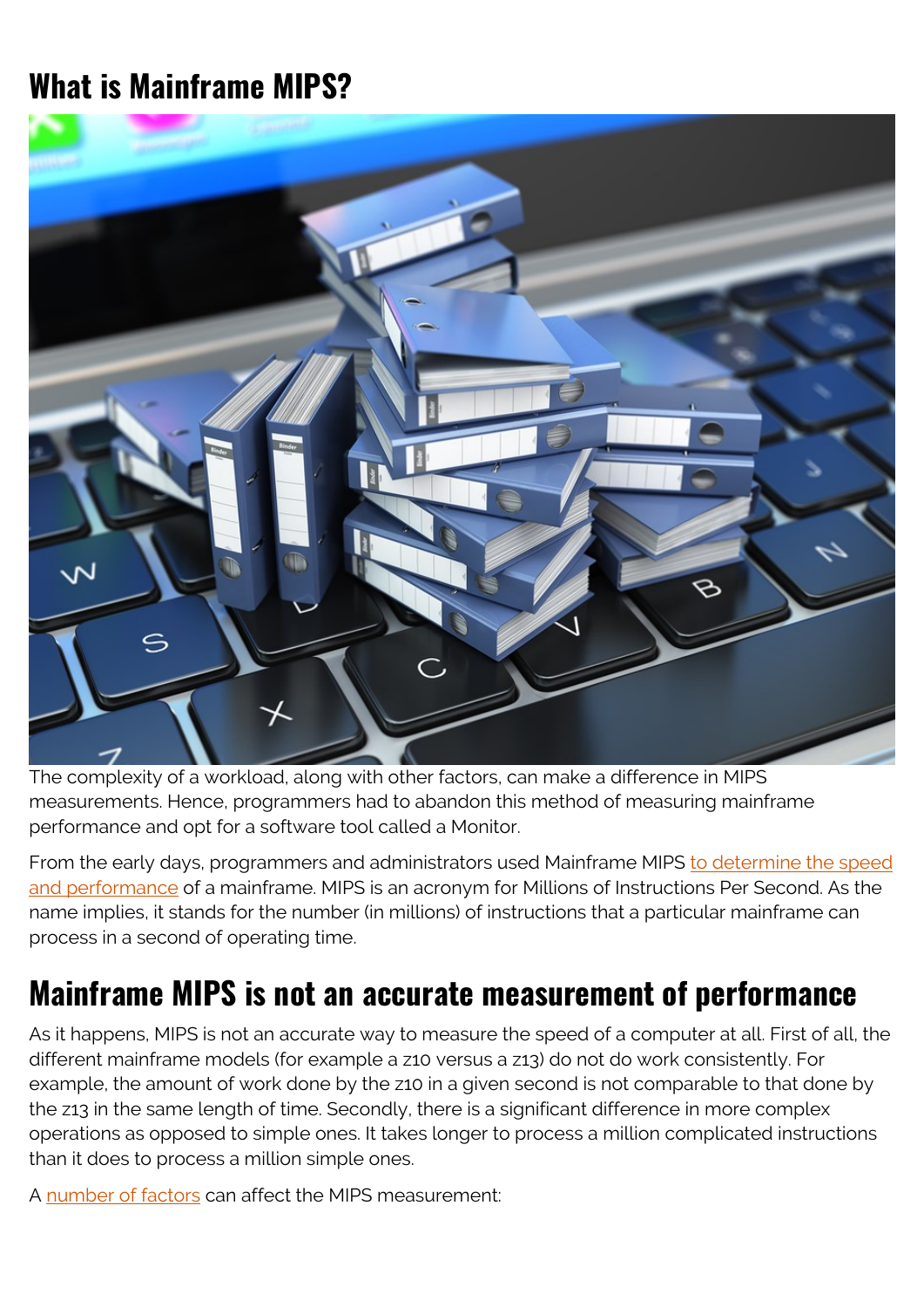- A mixed workload
- The size of memory and cache
- The density of the I/O
- The operating system
- The applications, systems, etc.
- Hardware differences
- Partitions

## **How programmers measure mainframe performance without MIPS**



There are a number of different Monitoring tools available, depending on the machine you need to monitor or what aspect of performance you need to measure, such as processor performance or storage space usage.

Since Mainframe MIPS are inaccurate, mainframers [have developed better ways](https://web.archive.org/web/*/https://www.mainframes360.com/2014/02/sizing-up-your-mainframe-mips-and-msus.html) to measure the speed and performance of the computers. Today's measurements are done using software tools called Monitors. For the z/OS, there are tools like Tivoli Omegamon XE, BMC MAINVIEW for z/OS, CA-SYSVIEW, ASG TMON, and RMF (which stands for Resource Management Facility). These Monitors collect samples at intervals to measure things like the processor activity, channel activity, and resource activity.

DASD Monitors take performance measurements of disk space usage, the amount of free space available, and system performance. Examples of DASD Monitors include BMCS DASD Manager Plus